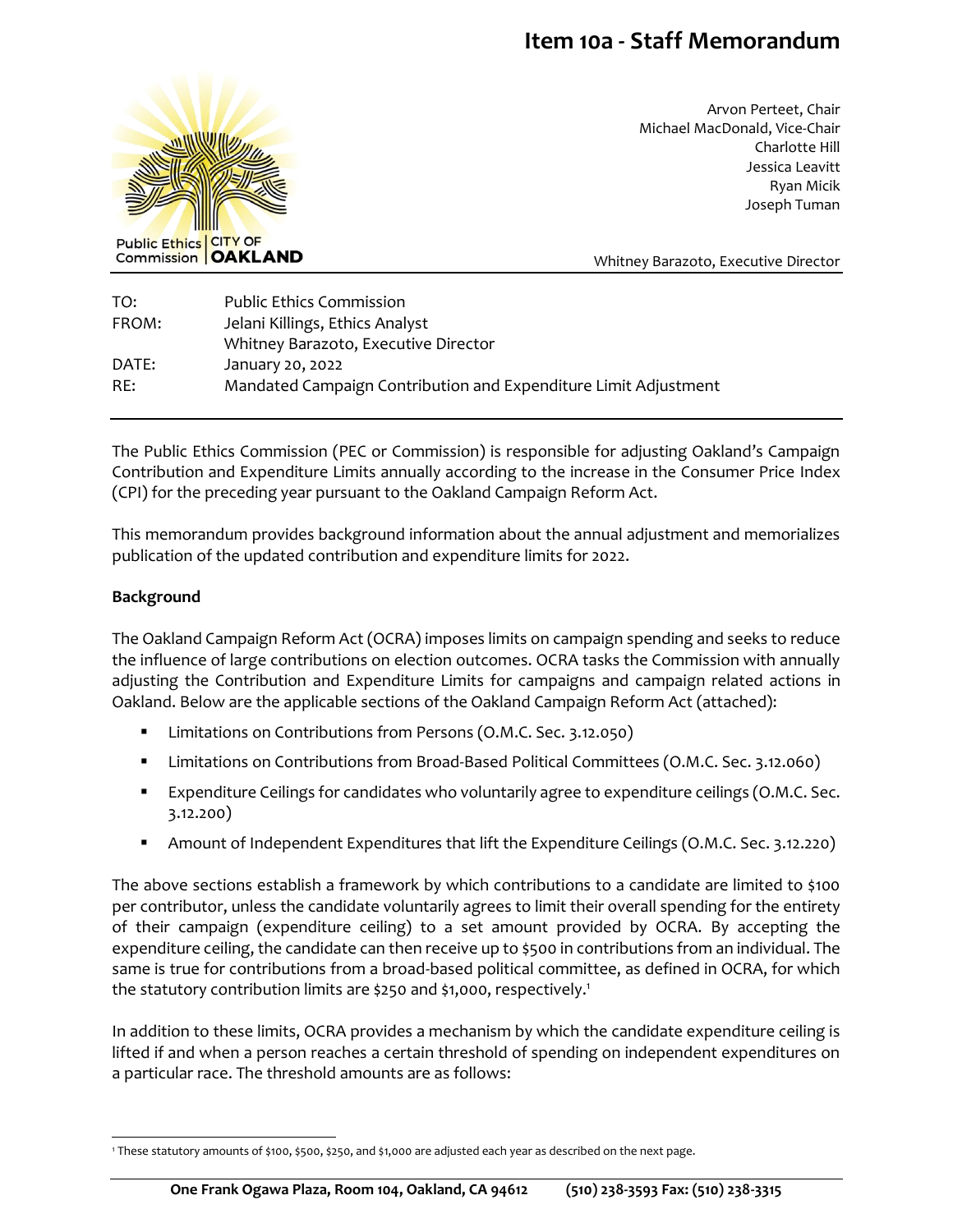| Candidate                                                | <b>Independent Expenditure</b><br><b>Threshold</b> |
|----------------------------------------------------------|----------------------------------------------------|
| District City Council or School Board                    | \$15,000                                           |
| City Attorney, Auditor, Councilmember-at-Large, or Mayor | \$70,000                                           |

All of these contribution limit and expenditure ceiling amounts are adjusted each year according to the increase in the Consumer Price Index (CPI), as provided in each of the above OCRA sections. Now, for example, the prior statutory \$100 limit for candidates who do not accept the expenditure ceiling is \$200 in practice, and for those who accept the expenditure ceiling, the statutory \$500 limit is \$900 as a result of annual CPI increases over time.

## **Annual Adjustment**

OCRA specifies the timing and nature of the annual increase, providing that the amounts listed in each of the above sections must be increased annually according to the CPI "for all items in the San Francisco Bay Area as published by the U.S. Department of Labor, Bureau of Statistics." The increase of the contribution limitation amounts "shall not exceed the CPI increase," and the adjustment "shall be rounded to the nearest one hundred (100)." The calculations shall be based on 1999 as the index year for contribution limits, and 1998 as the index year for expenditure ceilings and the independent expenditure threshold.<sup>2</sup>

OCRA also requires that the expenditure ceiling amounts be published no later than February 1st of each year.<sup>3</sup> OCRA further specifies that these amounts are based on population figures from the latest decennial census, which are also dependent upon the district boundaries as established by the Oakland Redistricting Commission under City Charter Section 220. New boundaries have not yet been established by the Redistricting Commission, which continues to meet as of the date of this memorandum; however, given that the PEC is statutorily required to publish the updated limits by February 1, the PEC is calculating the updated limits based on the existing district numbers from the prior decennial census, until the new boundaries and subsequent figures are formally established. At that time, the PEC will republish the new district figures with updated limits, if applicable.

### **Conclusion**

The CPI data for 2021 was released by the U.S. Department of Labor, Bureau of Labor Statistics, on January 12, 2022. Commission staff used this data to calculate the increase for the 2022 contribution and expenditure limits and independent expenditure thresholds as required by the Oakland Campaign Reform Act and is publishing the 2022 limits here. Commission staff will distribute the new information widely and will update and re-distribute as necessary upon any changes made to the district figures by the Redistricting Commission.

Attached is the Commission's published spreadsheet for 2022. Also attached is the format that Commission staff used to insert the data point for the annual average CPI increase for all urban consumers in 2021 and make the corresponding calculations for 2022. No further Commission action is necessary.

<sup>2</sup> O.M.C. Sections 3.12.050(G), 3.12.060(G), 3.12.200, and 3.12.220, referring to sec. 3.12.200.

<sup>3</sup> O.M.C. 3.12.200.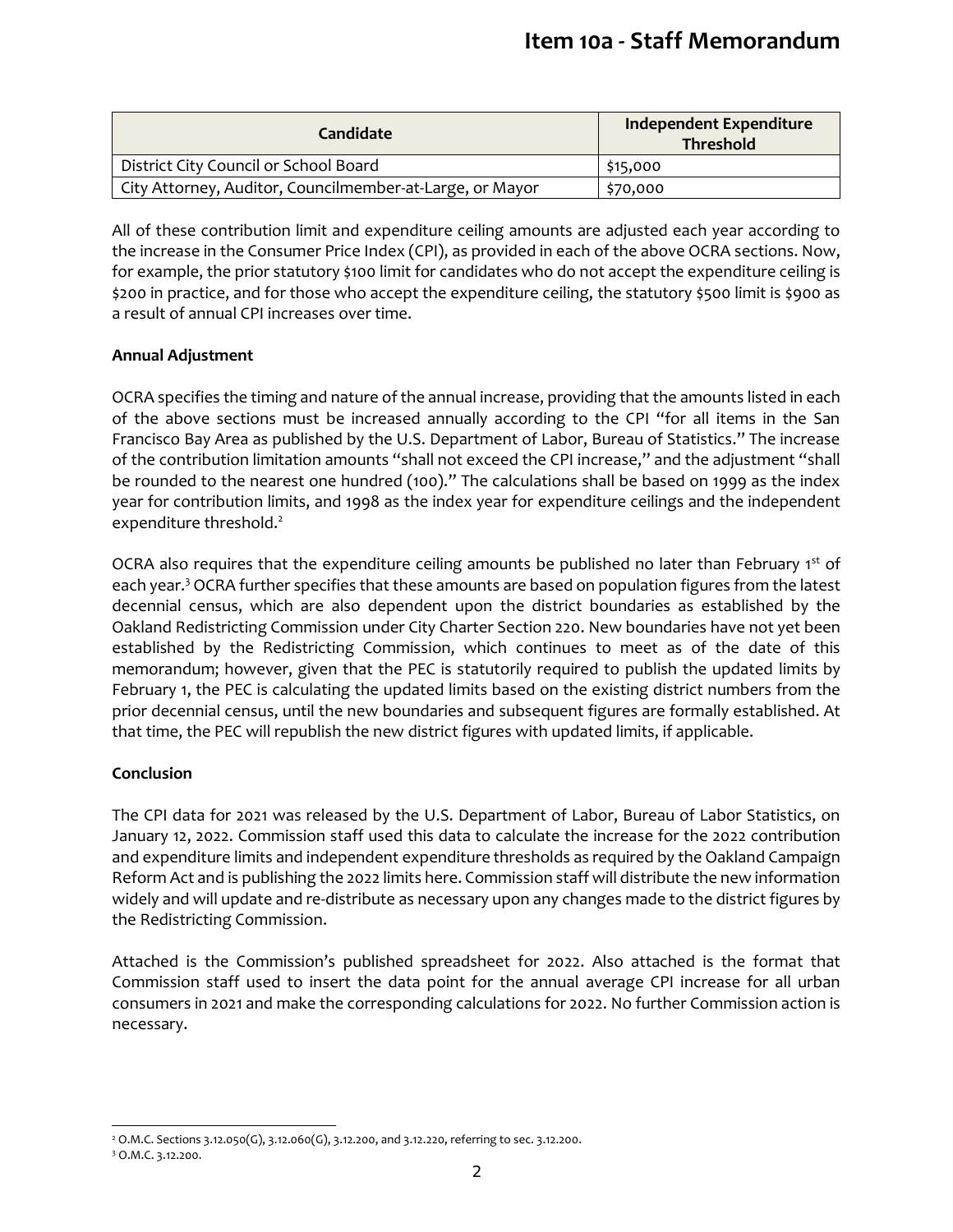# **Item 10a - Staff Memorandum**

Attachments:

- 1. Campaign Contribution and Expenditure Limits 2022
- 2. Spreadsheet for Calculating Campaign Contribution and Expenditure Limits 2022
- 3. U.S. Department of Labor, Bureau of Labor Statistics, CPI All Items, All Urban Consumers (CPI-U) 2011-2021 4

<sup>4</sup> [https://data.bls.gov/pdq/SurveyOutputServlet?data\\_tool=dropmap&series\\_id=CUURS49BSA0,CUUSS49BSA0](https://data.bls.gov/pdq/SurveyOutputServlet?data_tool=dropmap&series_id=CUURS49BSA0,CUUSS49BSA0)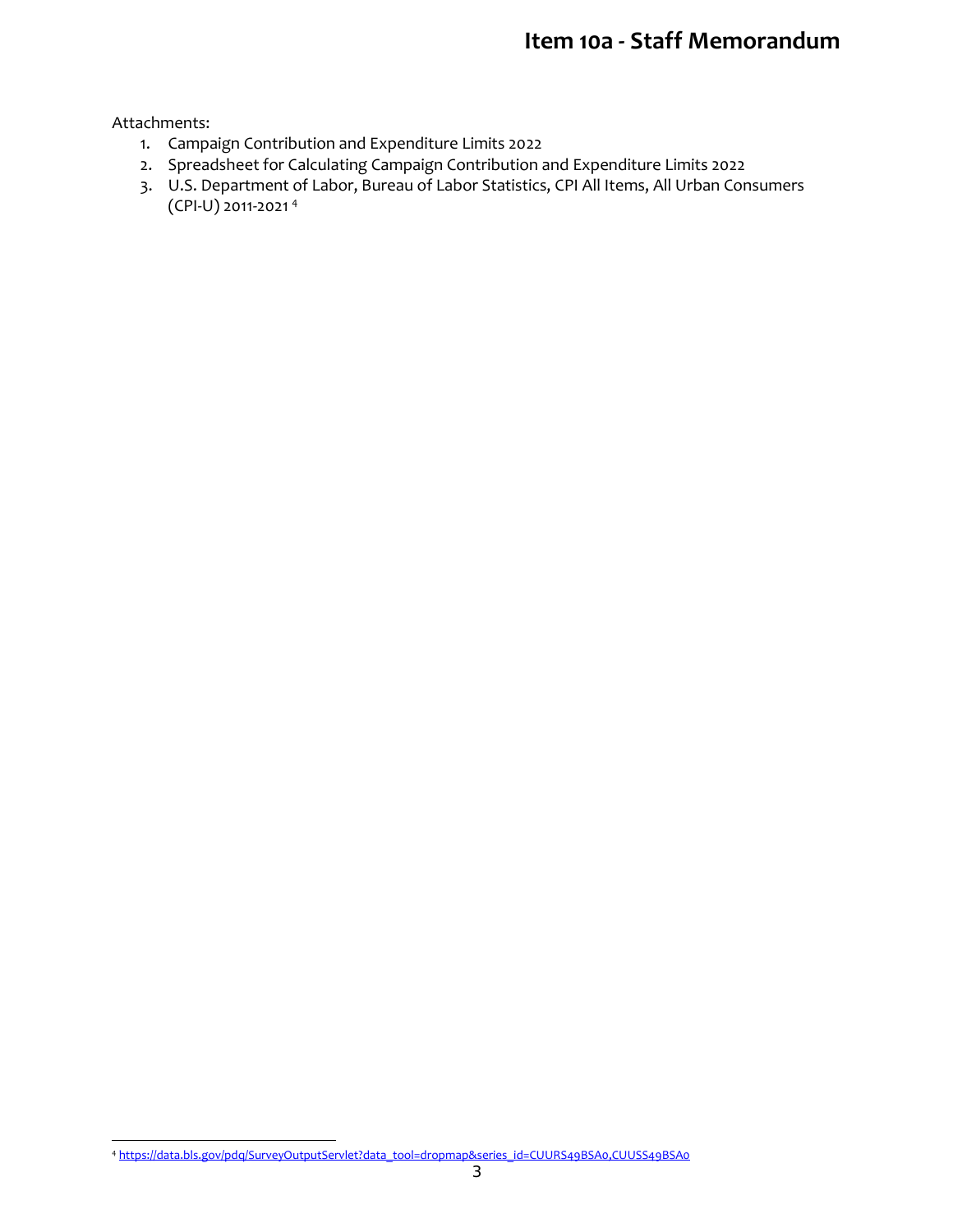#### **CITY OF OAKLAND CAMPAIGN CONTRIBUTION AND EXPENDITURE LIMITS PER THE OAKLAND CAMPAIGN REFORM ACT 2022**

#### **LIMITATIONS ON CONTRIBUTIONS FROM PERSONS (§3.12.050)**

#### **Consumer Price Index (CPI) Values\***

| 1999 (index year)        | 172.5   | Annual Avg CPI |
|--------------------------|---------|----------------|
| 2021                     | 309.721 | Annual Avg CPI |
| <b>Adiustment Factor</b> | 179.55% |                |

|                                                                        |          | CPI        |                     | <b>New Limit</b> |
|------------------------------------------------------------------------|----------|------------|---------------------|------------------|
|                                                                        | Codified | Adiustment | <b>CPI Adiusted</b> | After            |
| <b>Position</b>                                                        | Limit    | Factor     | <b>Expenditures</b> | Roundina**       |
| <b>Contributions from Persons</b>                                      |          |            |                     |                  |
| For candidates who do not adopt the expenditure ceilings (3.12.050(A)) | \$100    | 179.55%    | \$180               | \$200            |
| For candidates who adopt the expenditure ceilings (3.12.050(B))        | \$500    | 179.55%    | \$898               | \$900            |

\* CPI is the Consumer Price Index - All Urban Consumers, Not Seasonally Adjusted, San Francisco-Oakland-San Jose, CA, All Items, Annual Value \*\* Per Municipal Code the CPI Adjusted Contribution amount must be rounded to the nearest one hundred (100).

#### **LIMITATIONS ON CONTRIBUTIONS FROM BROAD-BASED POLITICAL COMMITTEES (§3.12.060)**

#### **Consumer Price Index (CPI) Values\***

| 1999 (index year)        | 172.5   | Annual Avg CPI |
|--------------------------|---------|----------------|
| 2021                     | 309.72' | Annual Avg CPI |
| <b>Adiustment Factor</b> | 179.55% |                |

|                                                                        |          | <b>CPI</b> |                           | New Limit  |
|------------------------------------------------------------------------|----------|------------|---------------------------|------------|
|                                                                        | Codified |            | Adiustment   CPI Adiusted | After      |
| <b>Position</b>                                                        | Limit    | Factor     | <b>Expenditures</b>       | Roundina** |
| <b>Contributions from Broad-Based Political Committees</b>             |          |            |                           |            |
| For candidates who do not adopt the expenditure ceilings (3.12.060(A)) | \$250    | 179.55%    | \$449                     | \$400      |
| For candidates who adopt the expenditure ceilings (3.12.060(B))        | \$1.000  | 179.55%    | \$1.795                   | \$1,800    |

\* CPI is the Consumer Price Index - All Urban Consumers, Not Seasonally Adjusted, San Francisco-Oakland-San Jose, CA, All Items, Annual Value \*\* Per Municipal Code the CPI Adjusted Contribution amount must be rounded to the nearest one hundred (100).

#### **EXPENDITURE CEILINGS FOR MAYOR AND OTHER CITYWIDE OFFICES WHO VOLUNTARILY AGREE TOP EXPENDITURE CEILINGS (§3.12.200)**

#### **Consumer Price Index (CPI) Values\***

| 1998 (index year)        | 165.5   | Annual Avg CPI |
|--------------------------|---------|----------------|
| 2021                     | 309.721 | Annual Avg CPI |
| <b>Adiustment Factor</b> | 187.14% |                |

|          |                 |             |                                  | CPI        |                        |
|----------|-----------------|-------------|----------------------------------|------------|------------------------|
|          | <b>Codified</b> | 2010 Census | Total                            | Adiustment | <b>CPI</b><br>Adiusted |
| Position | Limit           |             | <b>Population**</b> Expenditures | Factor     | <b>Expenditures</b>    |